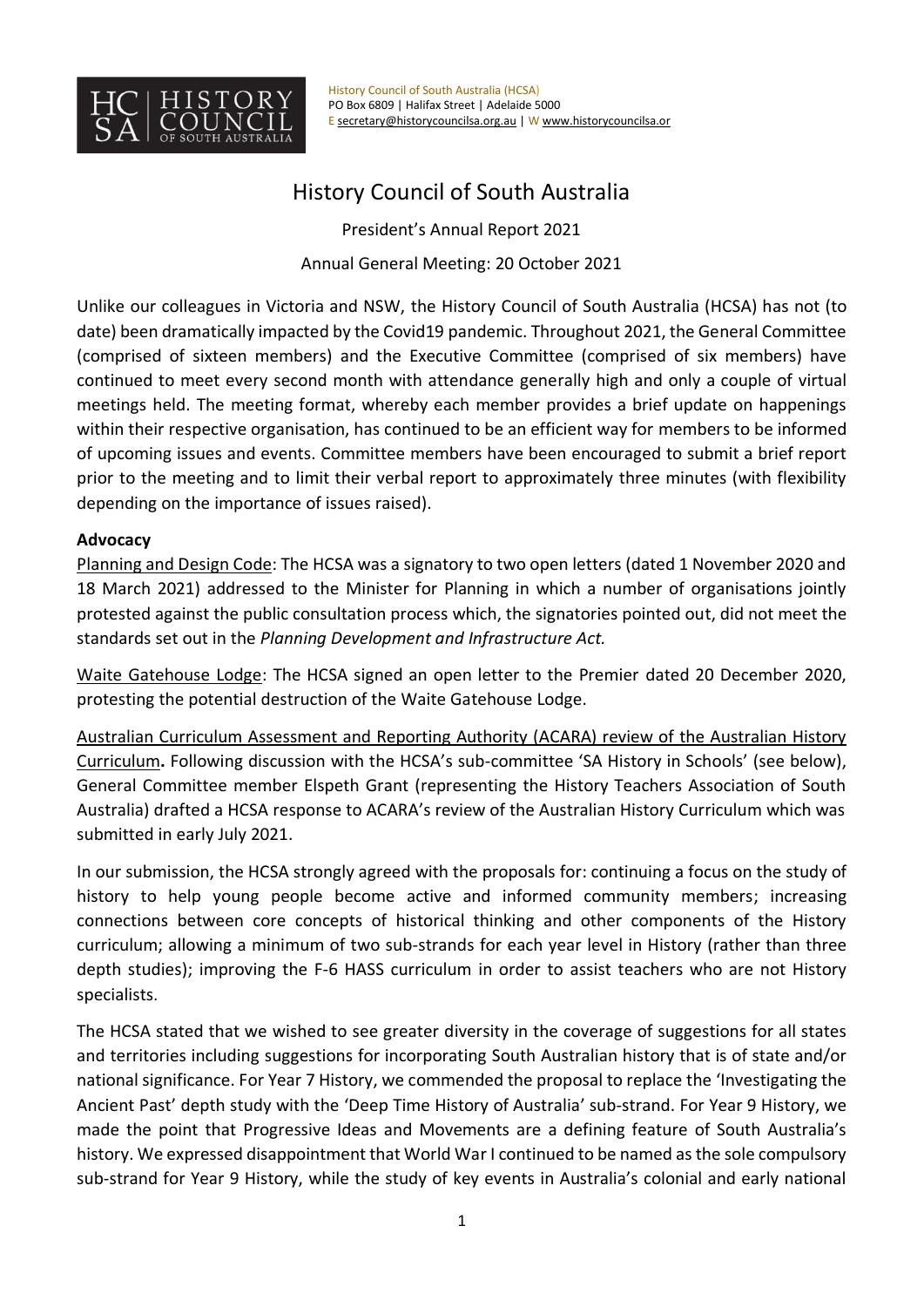histories continue to be optional. We stated our belief that this reflects the continued militarisation of our school History curriculum (particularly as World War II is a compulsory sub-strand for Year 10 History), and pointed out that this comes at the expense of learning about fundamental events and developments such as Federation. We also noted that the time period specified for the World War I sub-strand (1914-18) may encourage a narrow focus on the theatre of war, tending towards glorification of war, rather than a study of continuity and change before and after the conflict, with promotion of peace. The same applies for World War II in Year 10 History.

Regarding Year 10 History, the HCSA voiced its support for book-ending the Year 7-10 History course with a focus on the history of Aboriginal and Torres Strait Islander peoples, but noting the need to highlight that the struggle for Indigenous civil rights in Australia occurred alongside other rights and freedoms movements (such as feminism, peace, LGBTIQ+, multiculturalism, and the environment), and that students should learn about the confluence of these mid-late twentieth century movements. We voiced our opinion that the omission of the Migration Experiences sub-strand is of great concern, as we perceive migration to be a key feature of post-WWII Australian history.

The HCSA is indebted to Elspeth for her work on this submission.

National Archives of Australia's relocation of South Australian archives: With our member organisations the Genealogical Society of SA, Friends of the SA Archives and the Professional Historians Association (SA Branch), the HCSA sent a letter to David Fricker, the (then) Chair of the NAA, dated 21 July 2021, expressing our concerns regarding the removal of SA archival material to interstate repositories. Since then, a delegation of HCSA members have been attending consultation meetings, corresponding with Nick Gleghorn (State Manager, NAA), and advocating for the itemisation and description of SA records prior to their leaving SA, and for their timely digitisation. Nick last updated members of the consultancy group on 7 October 2021. He advised that the first movement of records out of Collinswood to Canberra was completed on 30 September and that 90% of the work to be done describing these records had been completed, and that some item descriptions were being loaded onto RecordSearch. In answer to a subsequent query regarding why only 'some' item descriptions were being loaded onto RecordSearch, he clarified that all items described will loaded onto RecordSearch.

Increasing the awareness of South Australian History: In September 2020, the HCSA formed a working group comprised of Elspeth Grant, Kristy Kokegei, Skye Krichauff and Liz Ho (Chairperson of the History Trust of SA Board) to: assess the current scenario regarding orientation to and appreciation of SA history among school students and their teachers and school career advisory services; seek advice from key agencies and individuals advocate for the inclusion of South Australian History in the primary and secondary school curriculum; formulate a HCSA position regarding opportunities for the reflection of an inclusive SA history in the current curriculum and in teacher training; and, with HCSA Executive Committee endorsement, make submissions including to the Australian school curriculum review. We have met several times throughout the year (10 December 2020 and 4 February, 11 March, 21 May 2021). We have examined how the History Trust works with the Education Department, met with two Managers of Development from the Department of Education, and planned how to respond to the ACARA National Curriculum Review (see above).

Muriel Matters Awards Reference Group: On behalf of the HCSA, I joined the Reference Group for the Muriel Matters Awards which met on 16 June. We decided on the parameters of the awards, eligibility, evaluation, selection criteria, the design of the medallion, and how the awards will be presented. We concluded that the award would be open to all secondary school students in South Australia, that each school would nominate one student, and each student nominated would receive an award. The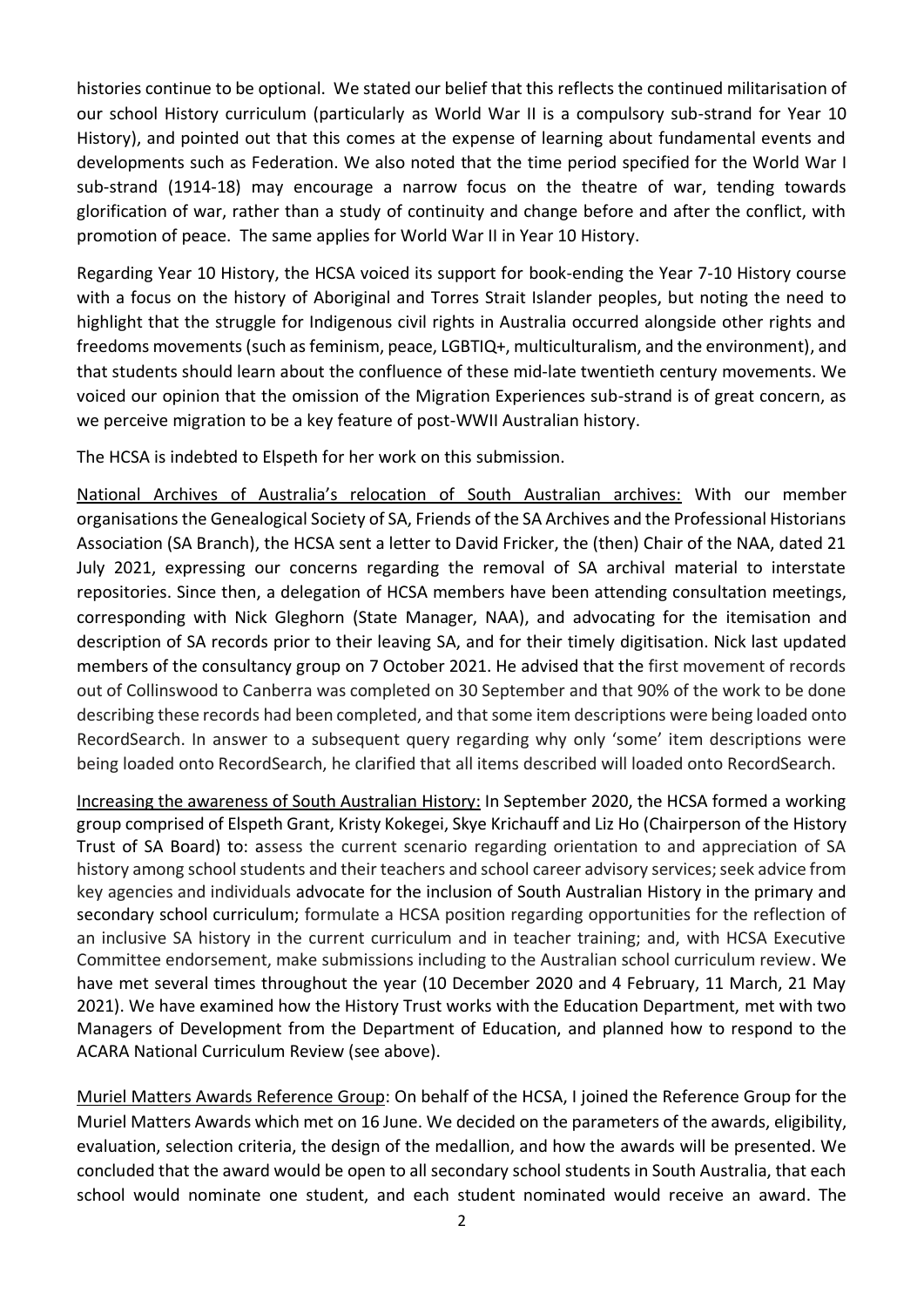selection criteria is 'A student exhibiting self-initiative in taking action to promote democratic discussion and activity to advance a cause'. The Awards were launched on 12 October and applications are now open. Students will receive their award before the end of the 2021 school year**.** 

# **History Councils Australia (HCA)**

At the HCSA's General Committee meeting on 7 December 2020, we voted to support the HCA's proposed Memorandum of Understanding and Policies and Procedures. We also decided to raise the possibility of two-year (rather than one-year) leadership rotations, with the option for the current leader to extend the term if all member HCs agree. This is in recognition that the NSW and Victorian HCs receive government funding and are better resourced to lead the HCA. This suggestion was received favourably by HCA members. NSW is currently the HCA leader and, with rotations in alphabetical order, SA is next.

In late February 2021, the HCA applied for an Australia Council 'Re-imagine Sector Recovery Grant' for a project titled 'Why History Matters'. We envisaged a national series of talks (in person and on-line) featuring leading Australian historians in each state and chaired by a high profile journalist or academic, to inform the public about historical issues, create durable resources, enhance identity and build capacity in history across the nation. Unfortunately, we were unsuccessful but agreed to continue to work together on similar applications when the opportunity arises.

# **Events**

Historians' Awards: This year we voted in favour of allowing previous nominations (submitted up to three years earlier) to carry through to successive years. We introduced a new category, the 'Digital Technology Award', to go to an individual, group or organisation that has demonstrated innovative use of digital technology. Wakefield Press generously agreed to sponsor this additional award. We also changed the parameters of the 'Regional Historian Award' to the 'Regional and/or Community Group Historian(s)' in order to open the category to groups and to historians working in the metropolitan area.

The Awards were held from 2-4pm on Sunday 30 May in the Mortlock Library of the State Library of SA. We partnered with the History Trust and State Library, who were generous with their contributions (see finance (below) for further details). Once again Wakefield Press provided book vouchers for the Awardees, and the HCSA is grateful to Michael Bollen for his generosity and ongoing support of the HCSA. Rosemary Wanganeen provided a moving Welcome to Country and Keith Conlon acted as MC. It was a wonderful afternoon enjoyed by all present. The following were the Award recipients:

- Emerging Historian: Anne Black for her research on life and work of George Isaacs and the publication of *Pendragon* (Wakefield 2020).
- Digital Technology Award: Kristy Kokegei and the History Trust of South Australia for their Talking History series.
- Regional and/or Community Group Historian: Geoff Nobel for his work on lands titles, photographs and oral histories documenting the history of the Peterborough district.
- Historian of the Year: Will Sargent, for his work preserving and promoting the history of the gay community in South Australia.
- Lifelong Historian: Don Loffler, for his life long work on the history of the Holden car in Australia.
- Wakefield Essay Prize winner: Connor Deegan, 'Settling the pioneer legend in stone: The memorialisation of Captain Charles Sturt in the early twentieth century'.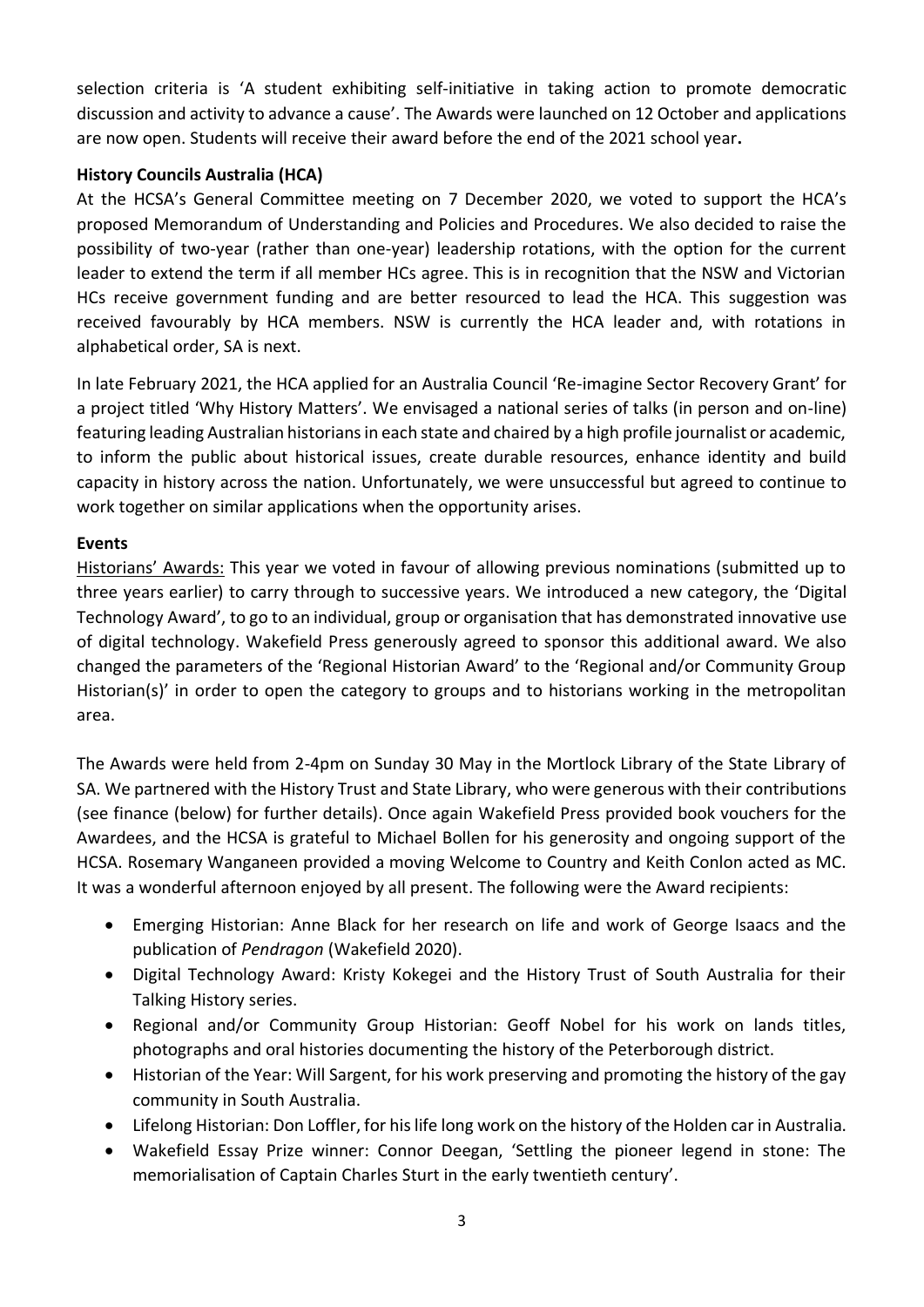• 2021 HCSA Fellow: Rebecca Jones, 'Drought, flood, heat and dust: living with extreme weather in arid Australia'.

Unfortunately, Ann Black and Rebecca Jones were unable to attend as they live in Victoria and Covid regulations prevented them entering SA.

Regional Lecture: 2020: Due to the uncertainty of COVID, last year we held a webinar rather than a face-to-face regional lecture. The topic was 'Pre- and early-colonial South Australia's slavery connections', with presenters Beth Robertson, Philip Jones and Cameron Coventry, and facilitator Amanda Nettelbeck. The webinar was held on Saturday 20 November and was well attended with 119 tickets requested and 70 attendees. As an added bonus, we received 5 new member subscriptions directly following the webinar.

2021: The 2021 Regional Lecture is to be given by Philip Payton at the Bridgeport Hotel in Murray Bridge on 1 December. Philip will discuss his recently published book, *Vice Regal* (Wakefield Press, 2021) which examines the lives of South Australia's governors. The Murray Bridge City Council and the Murray Bridge Historical Society are helping us promote and host the event.

#### **Fellowship**

We received a large number of applications for the inaugural HCSA Fellowship, many of which were of a very high standard. Judging took place in early December 2020, and applicants were notified of the outcome before Christmas 2020. A sub-committee was formed to organise an event to announce the inaugural HCSA Fellow. However, Covid uncertainty led to the delay of the event, and we decided to announce the 2020 Fellow (Rebecca Jones) at the Awards Ceremony (see above). Rebecca lives in Victoria and has not yet been able to travel to South Australia to commence her research at the State Library. Applications for the 2022 Fellow are now open, and are due on 30 November.

#### **Newsletter, website and social media**

Jess Fairey has continued in her role as editor of the newsletter which is published every second Tuesday. The number of items submitted are gradually increasing, and the newsletter is steadily becoming more informative and relevant as a result. Brenton Griffin took on the role of managing the HCs Facebook page this year and the number of followers has, at the time of writing, reached 1,179, with the average post having about 10-15 'likes' and 200-500 'views'. Both Jess and Brenton are volunteers, and on behalf of the HCSA, I thank them for doing such a fantastic job.

The website is working well and is ably managed by our secretary Yianni Cartledge, who has supplied the following data for the period 17 October 2020-17 October 2021: 15,971 page views; 15.8% returning visitors and 84.2% new visitors; 69.16% of users accessed the website through a desktop, 26.11% through a mobile and 4.73% through a tablet. Interestingly, only 65% of users were Australian with 16.3% from the USA, other users were from China, Canada, India, the UK, Japan, Germany, Bangladesh and Spain.

## **Finances**

As an organisation that receives no government funding and instead relies primarily on membership fees, finances are always tight for the HCSA. A major annual expense is the Awards Ceremony, however, due to our partnering with the History Trust and the State Library and the generosity of both institutions, expenditure was minimal this year. The HCSA financed the catering and the certificates, the State Library provided the venue and security, and the History Trust provided the drinks